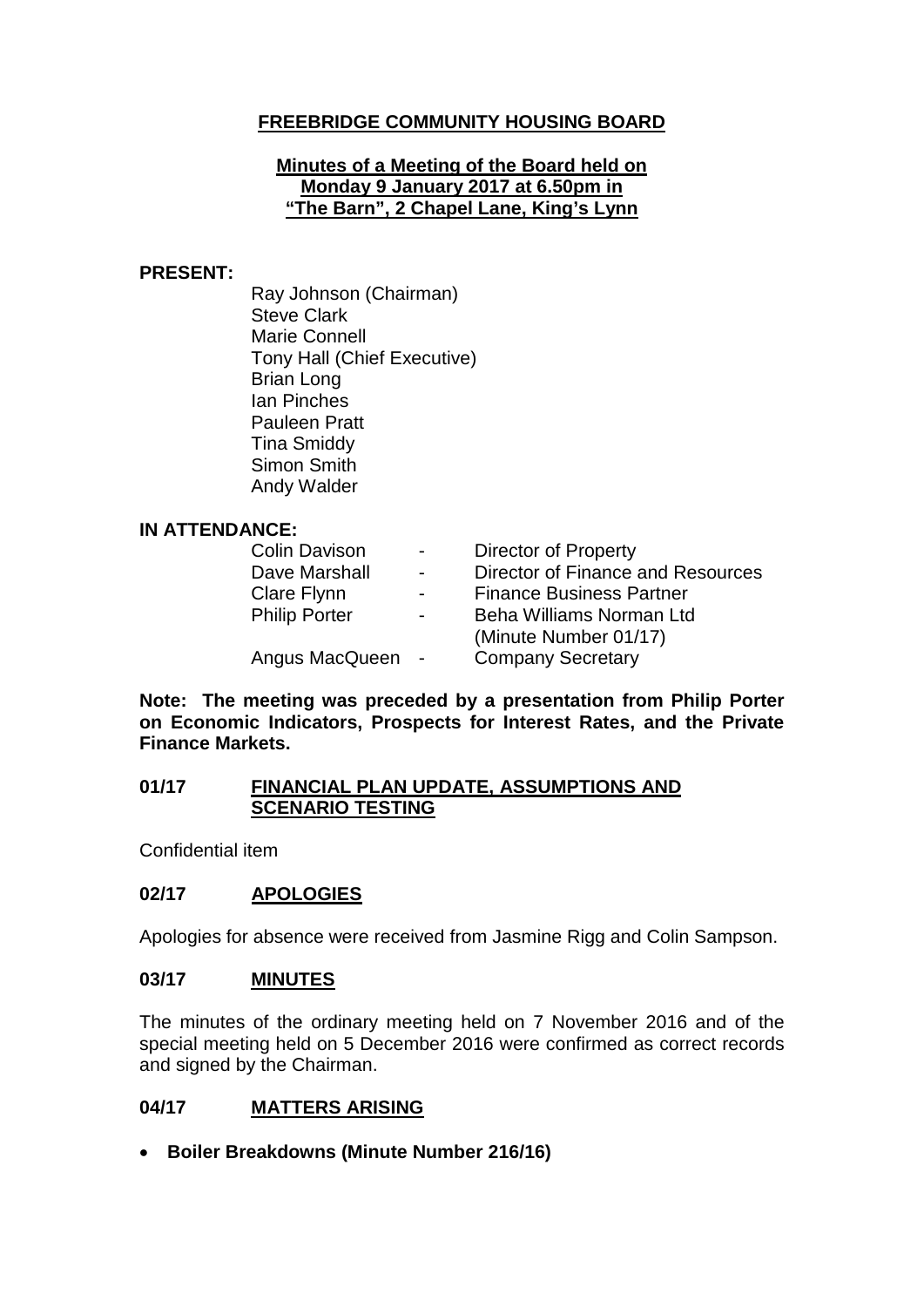A Board Member commented that, following recent adverse publicity about another housing association, it was reassuring to note that Freebridge made priority arrangements for vulnerable tenants in the event of a boiler breakdown.

# **05/17 DECLARATIONS OF INTEREST**

Confidential item

## **06/17 CHAIRMAN'S UPDATE**

The Chairman said that he had attended his usual weekly meetings with the Chief Executive, as well as meetings at the Queen Elizabeth Hospital in his role as Freebridge's appointed member on the Governors' Council.

In answer to a question, the Chairman confirmed that the Queen Elizabeth Hospital was aware that Freebridge would be prepared to consider helping with discharge accommodation.

### **07/17 MANAGEMENT TEAM UPDATE**

Confidential item

### **08/17 ANNUAL INCOME REPORT 2017/18**

The Director of Finance and Resources presented a report which sought approval of an annual rent decrease of 1% for the financial year 2017/18 for both social and affordable rent property types and an increase in the recovery of "other income" in line with respective agreements.

It was noted that, for additional assurance, it had been intended that the Chief Executive consult the Chairman when agreeing the Thornage Hall rents.

### **RESOLVED:**

- 1) That the proposed rent decrease for 2017/18 of 1.0% in line with the Welfare Reform and Work Bill for all social and affordable rent properties be approved.
- 2) That "other income" be increased by 2.0% (being CPI of 1.0% + 1.0%) except where agreements permit an increase of 1.5% (being RPI of 1.0% +0.5%).
- 3) That authority to agree the rents for Thornage Hall be delegated to the Chief Executive in consultation with the Chairman and reported back to the Board.

### **09/17 LOCAL GOVERNMENT PENSION SCHEME 2016 VALUATION**

Confidential item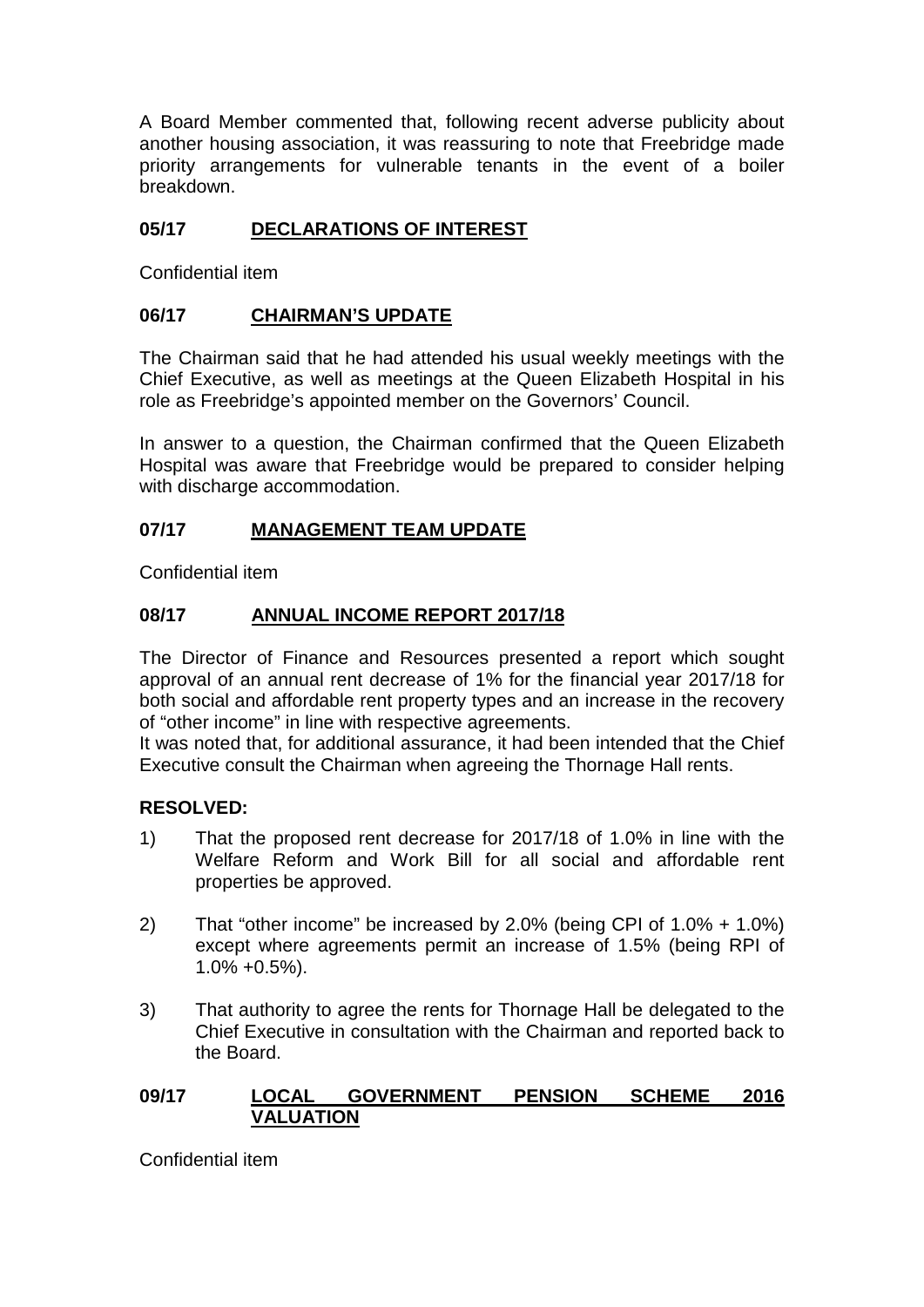# **10/17 BUSINESS IMPROVEMENT STRATEGY**

The Director of Finance and Resources presented a report which introduced the Business Improvement Strategy.

In answer to a question, the Director of Finance and Resources said that the measures of success set out in the Strategy were high-level; individual tasks within the Strategy would have more specific measures.

The Board acknowledged that the adoption of the Strategy would instigate significant work streams, which would have to be resourced; the Board would need to monitor their implementation and progress. The Chief Executive advised that the work streams would be included in the Business Plan, and he would ensure that they were fully funded and resourced.

**RESOLVED:** That the Business Improvement Strategy be approved, as presented.

- **11/17** Confidential item
- **12/17** Confidential item

### **13/17 EASTERN PROCUREMENT VARIATION AGREEMENTS**

The Board considered a report which sought to gain authority to sign the Variation Agreements for the following frameworks procured by Eastern Procurement:

- Lot 1 Heating Installations and Improvements
- Lot 2 Grounds Maintenance
- Lot 3 Planned Internal and External Decorations
- Lot 4 Carbon Reduction Works

**RESOLVED:** That the signing of the Variation Agreements for the four frameworks be approved.

### **14/17 PROCUREMENT APPROVAL**

Confidential item

### **15/17 SELECTION PROCESS FOR NEW BOARD CHAIRMAN**

The Company Secretary presented a report which set out a process for the selection of the new Board Chairman.

The Board observed that it was not holding an external process to select the new Chairman, in view of the risks involved in recruiting an unknown person into such a key role. However, the recruitment of new Board Members in 2016 had included consideration of leadership, and therefore chairmanship, potential. The presence of an external consultant on the selection panel would also provide an additional level of assurance; the Board stated that this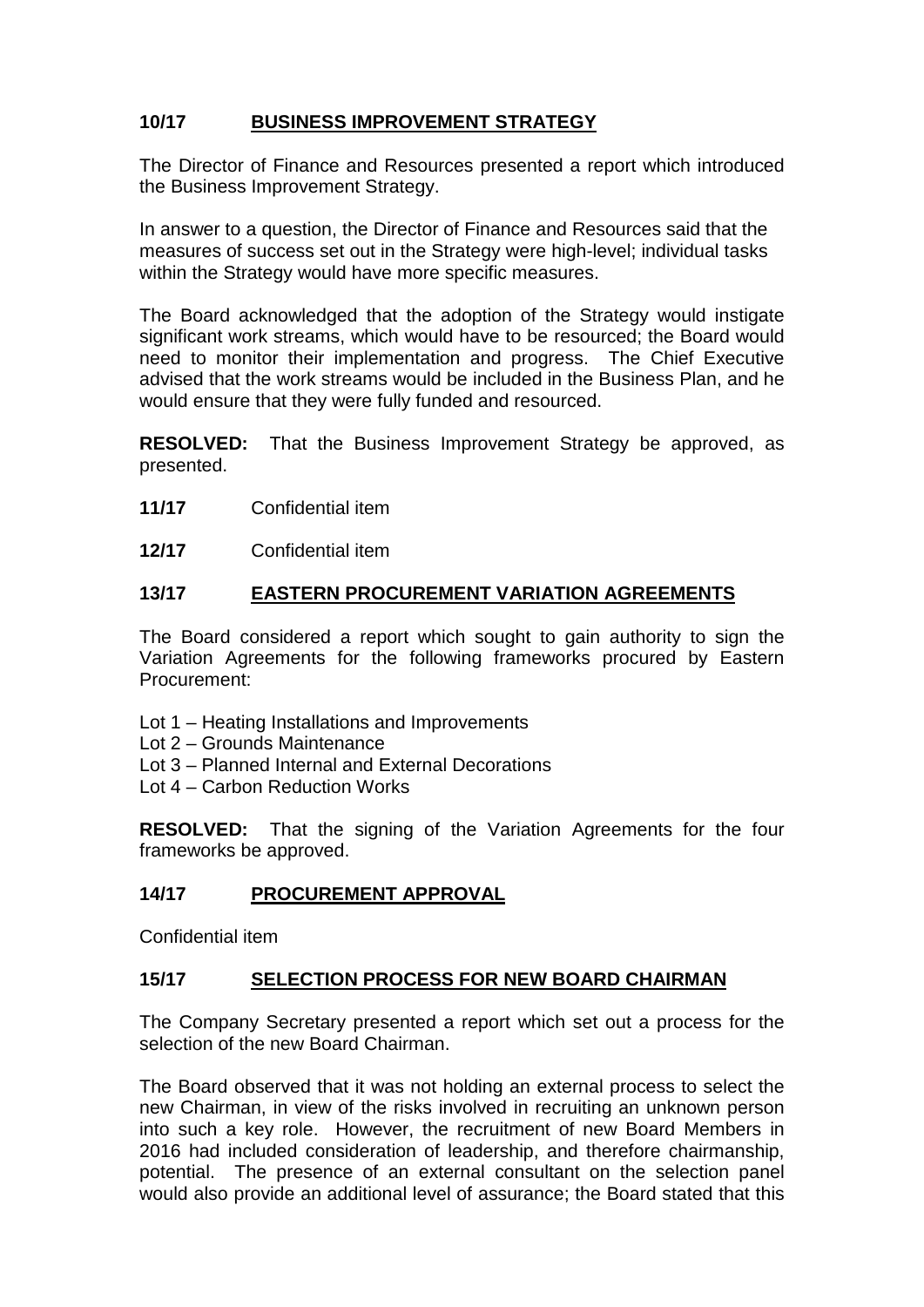should be James Tickell in view of the high reputation he had in the sector and of his knowledge of Freebridge.

As there were only two candidates, the Board felt that there should be no shortlisting stage; both should be interviewed. The Board stressed that, should neither candidate demonstrate through the selection process that he had the skills and experience necessary for the role of Chairman, an external recruitment process would be pursued.

# **RESOLVED:**

- 1) That the selection process for the new Board Chairman be approved as set out in section 2 of the report, subject to both candidates being interviewed without the need for a shortlisting process.
- 2) That the selection panel consist of Board Members Marie Connell and Ian Pinches and external consultant James Tickell.

### **16/17 AMENDMENT TO STANDING ORDER 1 – MANAGEMENT TEAM AS A DECISION-MAKING BODY**

The Company Secretary presented a report which sought to amend Standing Order 1 so as to establish the Management Team as a decision-making body.

The Company Secretary advised that, in advance of the meeting, a Board Member had pointed out that one of the proposals was that Management Team decisions should be taken on a majority basis, but this was potentially in contradiction of the Chief Executive's authority to "lead and direct" the Management Team, as set out in Standing Order 7. Amended wording was, therefore, suggested that Management Team decisions would be taken on a consensus basis but that, where consensus could not be achieved, the decision would be taken by the Chief Executive. The Board supported the amended wording.

**RESOLVED:** that the following amendment be made to Standing Order 1, under section 6 "Definitions" *(additional wording in italics):*

**"Management Team"** means the Chief Executive plus the Service **Directors** 

- *Management Team decisions will normally be taken by means of a meeting.*
- *The quorum for Management Team meetings shall be any three members, provided that either the Chief Executive or the Director of Finance and Resources is present.*
- *Management Team meetings shall be chaired by the Chief Executive. If the Chief Executive is absent, the Service Directors present shall select a Chair at the start of the meeting.*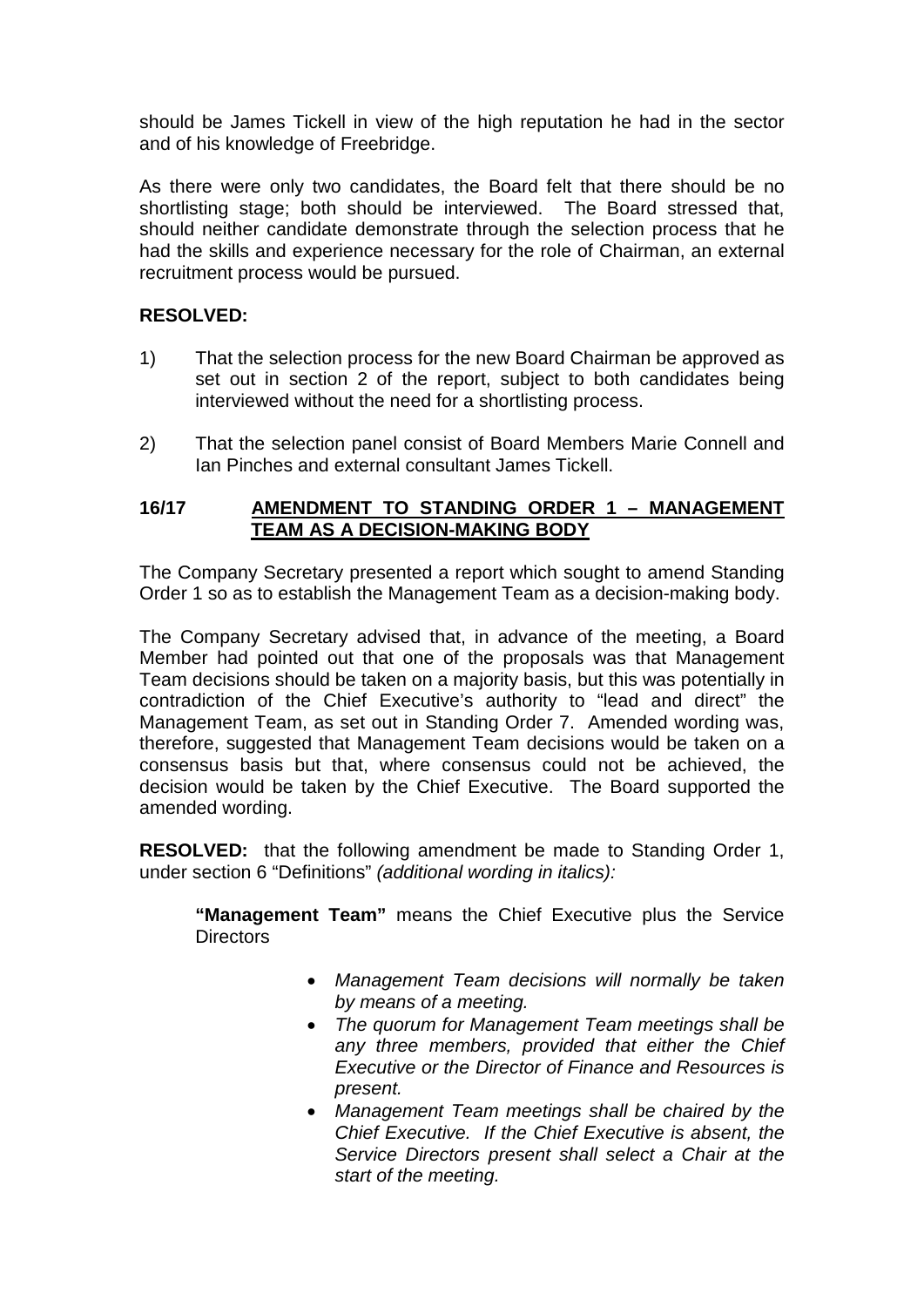- *Management Team meetings shall be minuted, and decisions shall be recorded in the minutes*
- *Decisions taken at Management Team meetings shall, if possible, be made on a consensus basis. Where consensus cannot be reached, the Chief Executive shall take the decision.*
- *If all members of the Management Team indicate in writing (including via electronic communication) their agreement to a decision, the decision shall be as valid and effective as if taken at a quorate meeting. A record of the decision shall be made and retained.*
- **17/17** Confidential item

### **18/17 AUDIT COMMITTEE RECOMMENDATION**

The Committee considered the recommendation of the Audit Committee meeting held on 31 October 2016.

**RESOLVED:** That the revised Whistleblowing Policy be approved, as presented, subject to a further review of the Policy after one year.

#### **19/17 ANNUAL REVIEW OF BOARD AND TENANT PANEL DECLARATIONS OF INTEREST**

The Company Secretary presented a report which set out the annual Board and Tenant Panel declarations of interest, and which reviewed Freebridge's dealings with certain companies and organisations in light of the declarations.

The Company Secretary advised that a further interest relating to Board Member Simon Smith had been declared and would be added to the schedule of Board Members' interests. This was that he was an Independent Member of the Standards Board at Leicester City Council and Chairman of the Hearings Panel.

#### . **RESOLVED:**

- 1) That the schedule of Board Member declarations of interest, attached at Appendix 1 to the report, and the interest declared by Simon Smith above be noted.
- 2) That the schedule of interests attached at Appendix 2 to the report, with the addition of the interest declared by Simon Smith above, be made available for public inspection on request.
- 3) That the declarations of interest made by Tenant Panel Members be noted.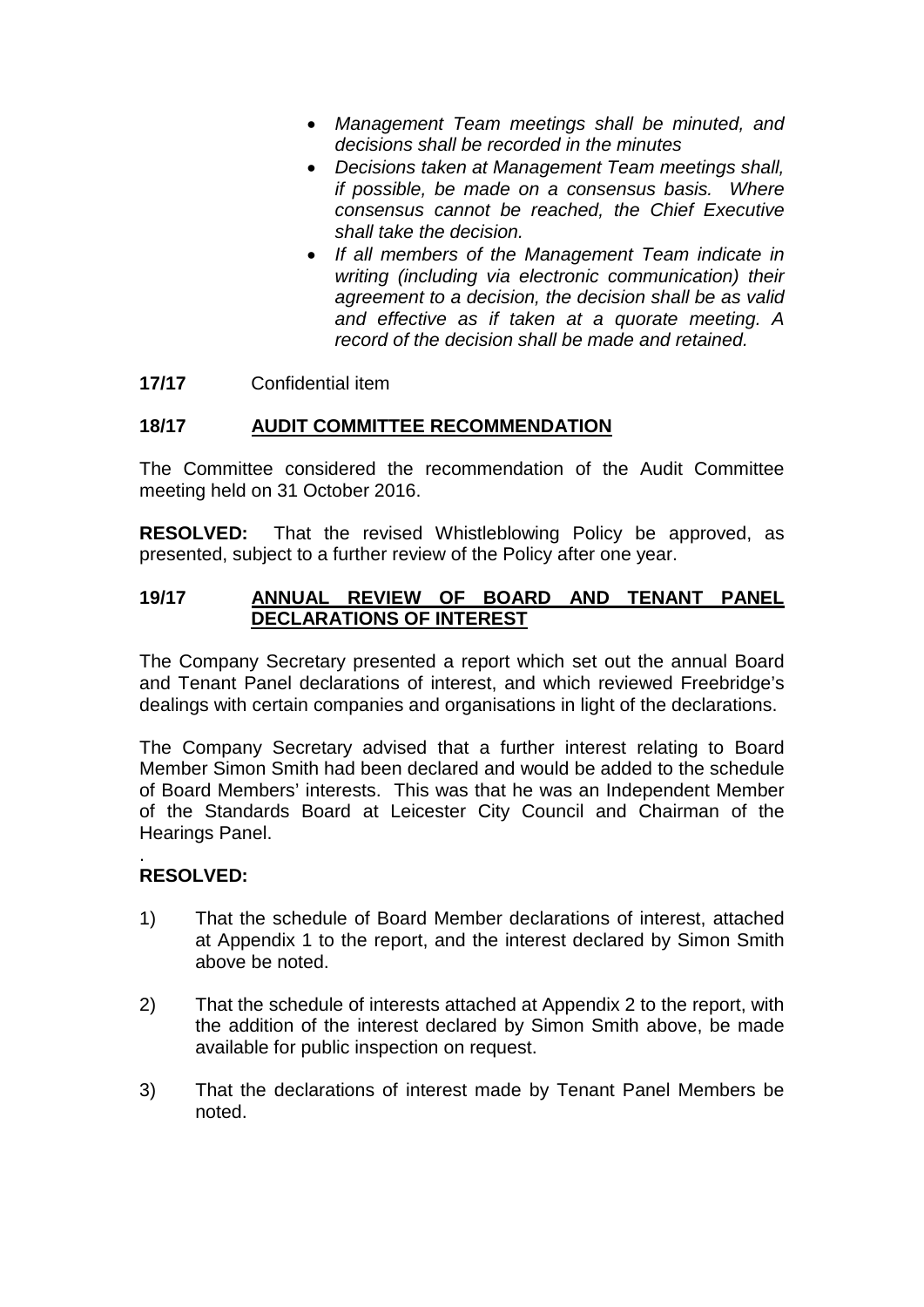### **20/17 ANNUAL REVIEW OF EMPLOYEE DECLARATIONS OF INTEREST**

Confidential item

## **21/17 BOARD START-TIME**

The Chairman introduced a report which asked the Board to consider an earlier start-time for Board meetings, following discussion on this subject at the previous two Board meetings.

Tina Smiddy advised that, as a result of work commitments, she would find it very difficult to attend earlier Board meetings for at least the next six months. The Board acknowledged that, when Board recruitment had been undertaken, there had been no indication that meetings might be moved to an earlier time, and so it would be unfair to impose this. Furthermore, earlier meetings might deter working people from applying to join the Board. It was agreed to defer consideration of this issue until the Board meeting in October 2017 (the first meeting after the Annual General Meeting).

The Board stressed that the well-being of employees was of paramount importance. Mitigation measures should, therefore, be put in place for those staff required to work late in order to attend Board meetings. These could include allowing staff to come into work later the next day, as well as looking to reduce the size of Board agendas and to change the structure of Board meetings, so as to achieve as early a finish as possible. The Chief Executive would pursue such measures.

**RESOLVED:** That consideration of moving to an earlier start-time for Board meetings be deferred until the meeting in October 2017.

- **22/17** Confidential item
- **23/17** Confidential item
- **24/17** Confidential item
- **25/17** Confidential item
- **26/17** Confidential item

### **27/17 COMMITTEE MINUTES**

Ian Pinches, Chairman of the Audit Committee, presented the minutes of the Committee's meeting held on 31 October 2016.

### **28/17 WORK UPDATE**

The Company Secretary presented the work update, which included the following: